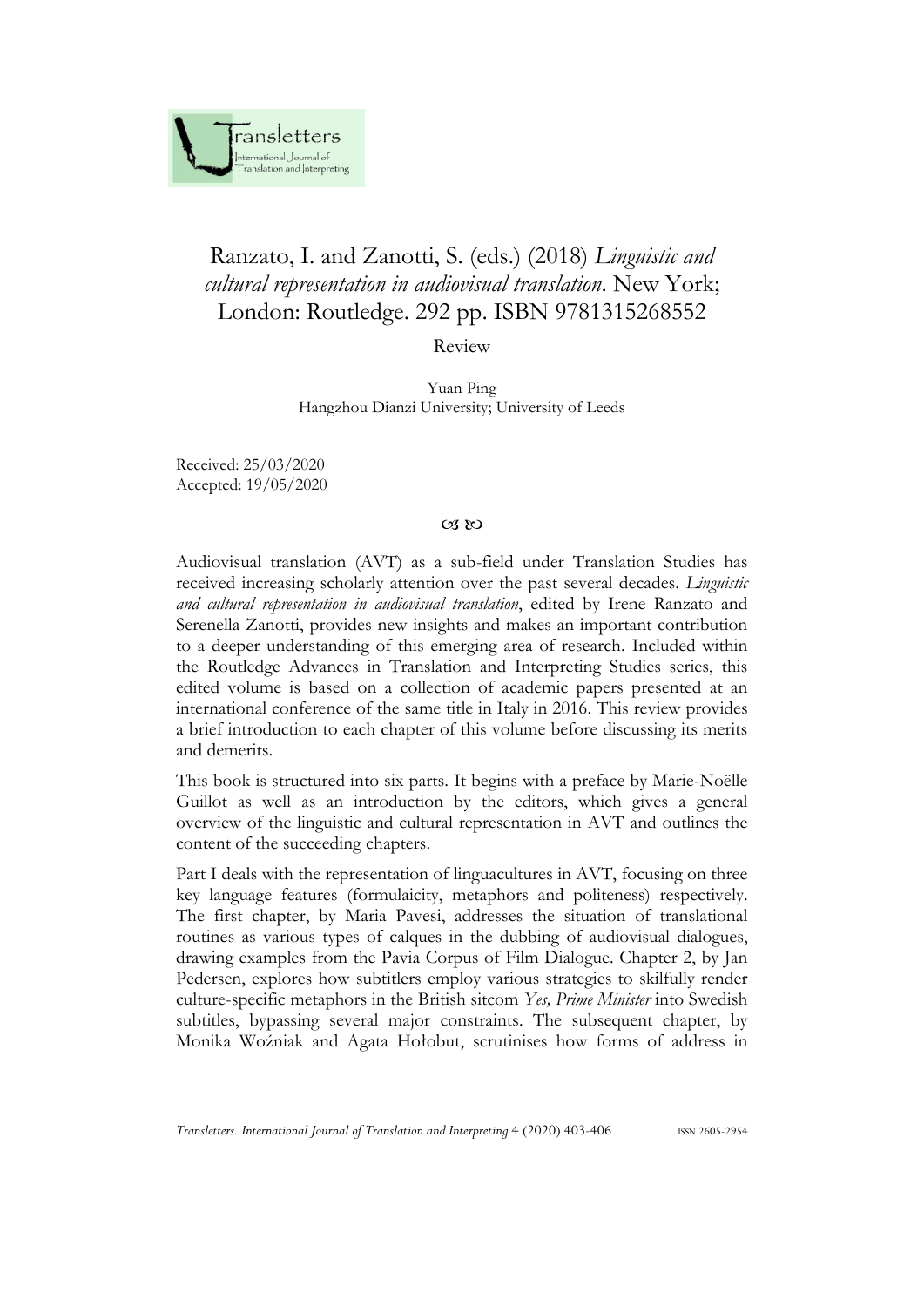Yuan Ping

English-language films set in the Tudor period are treated by their Anglophone scriptwriters and rendered by translators into their Italian and Polish versions.

Part II goes on to survey professional practices across different modes of AVT, and encompasses two chapters on subtitling and one on game localisation. Chapter 4, by David Katan, investigates the usage of several types of abusive subtitles and pop-ups in AVT, including both verbal and nonverbal visuals, through a reception study and an eye-tracking experiment. In the next chapter, Al-Adwan and Yahiaoui analyse how Arab subtitlers manipulate translations of taboo sexual references in the American sitcom *Two and a Half Men* through various strategies and self-censorship. Silvia Pettini's Chapter 6 discusses representations of gender in game localisation, focusing on the case study of the localisation of female protagonist FemShep from the video game *Mass Effect 3* into Italian.

The third part covers the representation of others in AVT. Chapter 7, by Gaia Aragrande, adopts a corpus-based approach to the representation of migrants in a self-built audiovisual corpus of newscasts from four TV channels (*Rai Uno*, *Rainews24*, *Euronews* and *BBC One*) during the 2015 European migrant crisis. In Chapter 8, Pietro Luigi Iaia analyses the representation of foreign speakers in TV series (*The Simpsons*, *Family Guy* and *Outrageous Acts of Psych*) and the influence of translators' linguacultural background on the renditions of their humour discourse in source scripts.

Part IV, on representing multilingualism in AVT, consists of Patrick Zabalbeascoa's chapter, which lays out the theoretical dimensions of binary branching and offers various solutions to translation problems of metaphors and humour in multilingual films and TV series, and Sofia Iberg's chapter on the use of subtitles for invented languages in the TV series *Game of Thrones* and its German version.

The fifth part examines the representation of voice in AVT. In Chapter 11, Irene Ranzato explores how characters with an upper-class British accent are portrayed, linguistically and culturally, in a series of contemporary British and American films and TV shows. Chapter 12, by Silvia Bruti and Serenella Zanotti, moves on to consider the representation of stuttering, a specific type of speech disorder, in a corpus of English-language films and literature and the different strategies deployed to render its phonetic and prosodic features in subtitles.

The last part of this volume concludes with Carol O'Sullivan's chapter on the representation of translation per se in film paratexts, through which AVT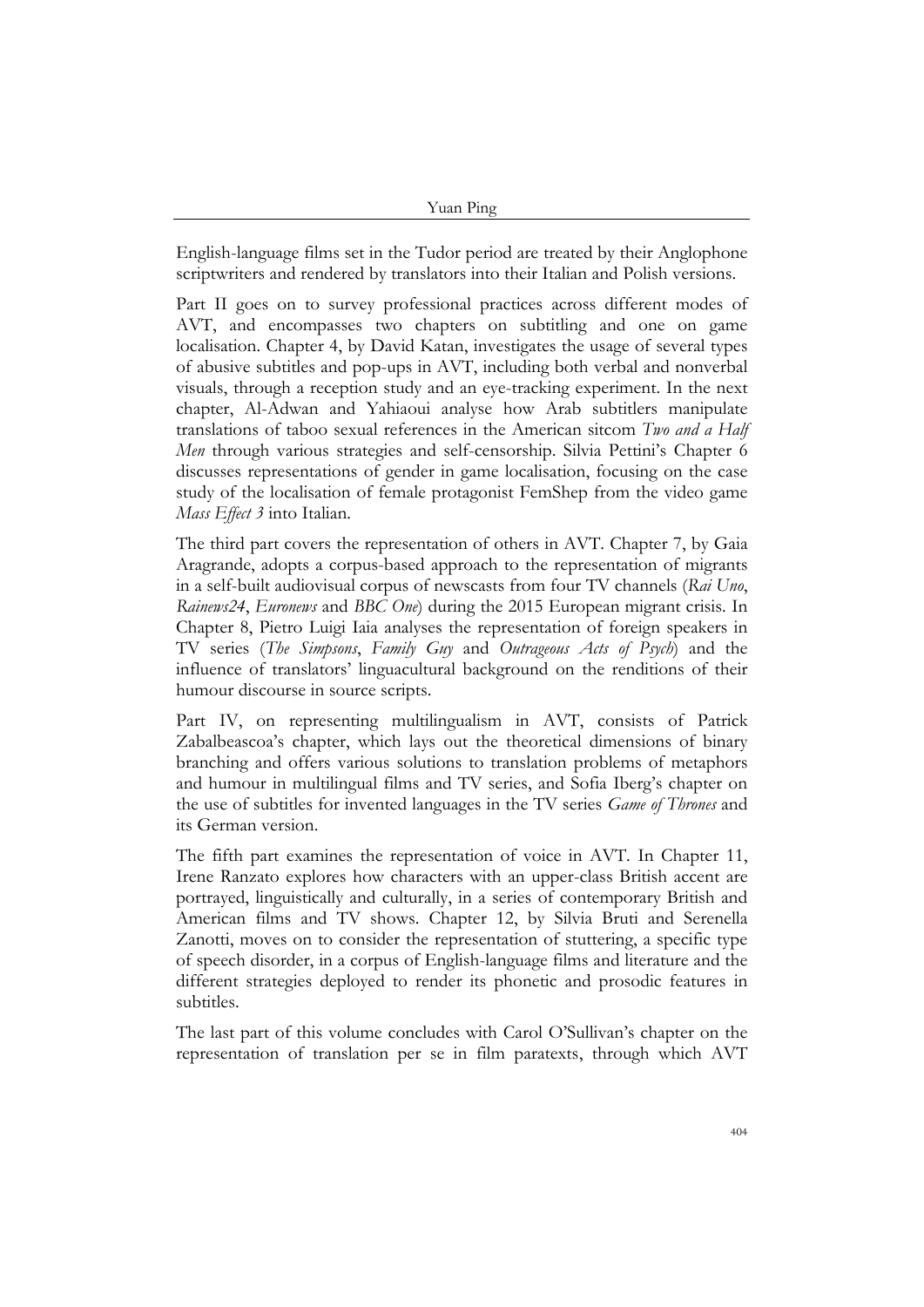enjoys an increasing degree of visibility, particularly with the advancement of DVD technology.

This scholarly collection showcases a wealth of cutting-edge AVT research which is interdisciplinary and multidimensional in nature (Díaz Cintas, 2009), bridging the gaps between Translation Studies, media studies, film studies, linguistics, cultural studies, game studies and gender studies. This collection examines the representation of language and culture in the context of AVT, and Guillot notes in the preface that this is "a theme that has become increasingly prominent in research over the last few years and increasingly topical in its societal ramifications" (viii). Ranzato and Zanotti also state in the introduction that "[t]he main assumption underlying this volume is that telecinematic texts have been and still are chief players in the construction of linguistic and cultural identities" (1). Studies contained in this volume are conducted not only from the perspectives of linguistic features in AVT such as metaphor, humour, taboos and politeness, but also extralinguistic factors including culture, ideology and censorship. The book gives a comprehensive account of AVT, including not only dubbing and subtitling (both intralingual and interlingual subtitling), two prominent modes of AVT, but also some innovative practices such as fansubbing and subtitles for the deaf and hard of hearing. Scholarly inquiries into this AVT research feature multiple modes including text, image, and sound in various genres of multimedia cultural artefacts such as films, video games, TV series and news broadcasting.

Despite its merits as mentioned above, this volume has several minor deficiencies. The chapters collected in this volume have pretty much focused on the actual translated audiovisual products, whereas process-oriented aspects exploring psychological factors of translators during the translation process, such as Katan's empirical study of pop-ups using eye-tracking, remain scarce in AVT research (Pérez-González, 2020). The empirical studies in this volume tend to focus on one or two modalities of audiovisual products (subtitles, voice, or image) rather than exploring the multimodal relationships between different modes. This could be explained by the methodological challenges facing AVT research. As Gambier and Ramos Pinto (2018: 3) pointed out: "a truly multimodal framework of analysis has still not been developed within AVT". The research findings of some studies in this book may have been generated from a small sample. Nevertheless, it is interesting to see a number of corpusbased studies of audiovisual products in this volume (e.g. Aragrande, 2018; Bruti and Zanotti, 2018; Pavesi, 2018), which identify patterns in relation to translation strategies. A more comprehensive selection would include empirical